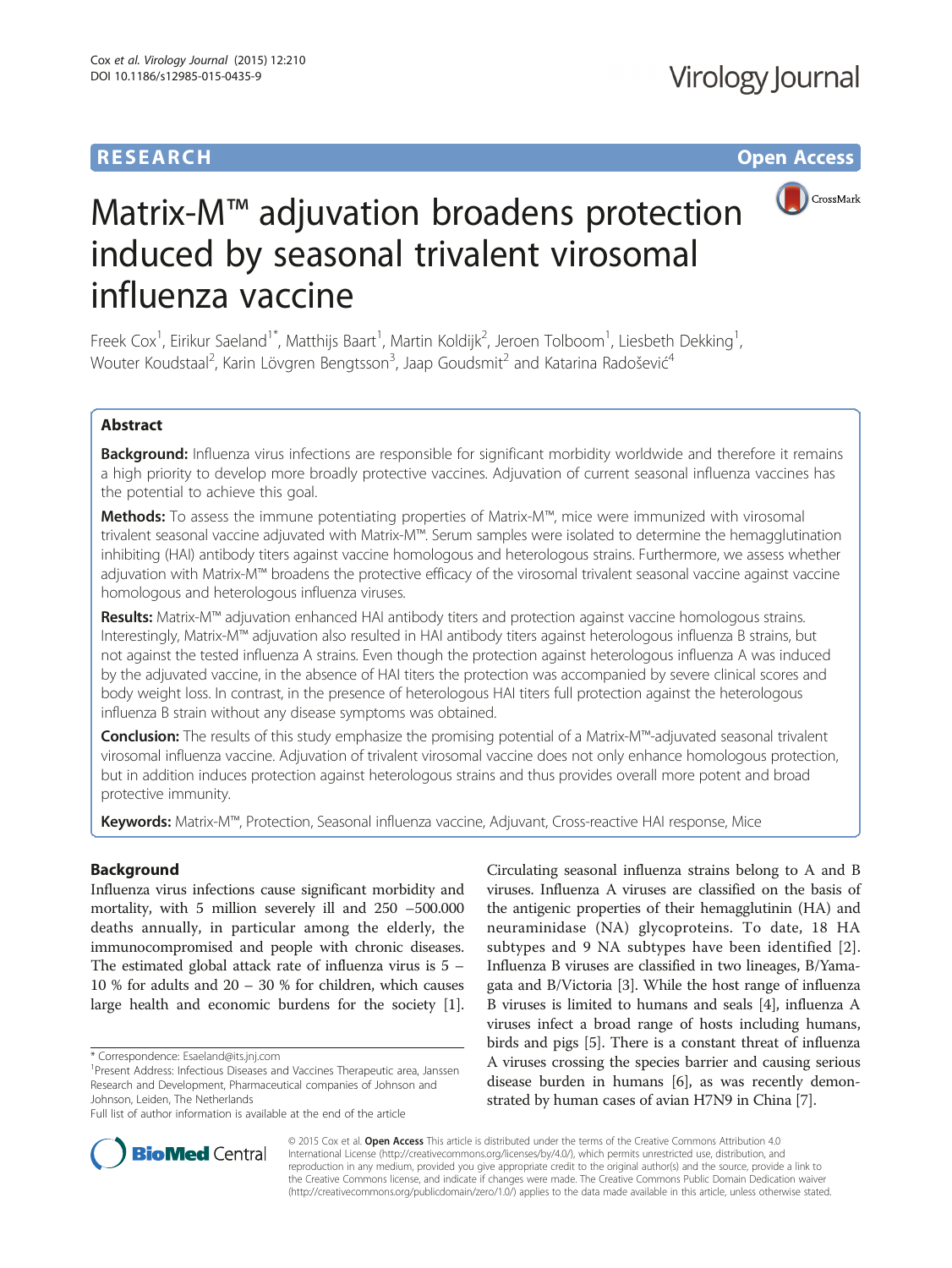<span id="page-1-0"></span>Current trivalent seasonal influenza vaccines (TIV) are designed to elicit protective immunity against two specific influenza A strains (H1N1 and H3N2) and one B strain. The vaccines are mainly based on HA and primarily induce antibodies directed to the receptor binding site located on the globular head of the HA molecule which prevent the interaction of the virus with host cells and thereby block viral entry. However, since the globular head of the HA is highly variable [\[8](#page-8-0), [9\]](#page-8-0) seasonal vaccines require annual updating to be effective. Each year the World Health Organization provides recommendations for the composition of seasonal influenza vaccines, based on predictions of the strains that will become dominant in the upcoming season. These predictions are based on global monitoring of the circulating H1N1, H3N2 and B strains, but this procedure is an error-prone process and mismatches between circulating virus and vaccine strains occur frequently. A particular challenge is posed by the fact that two B-strains (one from each lineage) are co-circulating. In the last decade, the dominant strain was correctly predicted in only 50 % of the cases [\[10, 11](#page-8-0)].

Despite influenza strain variability, the HA contains conserved epitopes that may be targeted by vaccination [[12](#page-8-0)–[15\]](#page-8-0). For the development of a broadly protective influenza vaccine that protects against mismatched seasonal strains and potential pandemic strains it may be beneficial to redirect the immune response towards such conserved epitopes.

A possible approach to this may be the use of adjuvants. It has been shown previously that adjuvants, such as MF59, the AS03 adjuvant system and saponin-based adjuvants have an ability to enhance and broaden the immune response elicited by vaccination [\[16](#page-8-0)–[26](#page-9-0)].

Here we evaluated the ability of a seasonal trivalent virosomal vaccine (TVV) adjuvated with the saponinbased adjuvant Matrix-M™ [\[27, 28](#page-9-0)] to elicit heterologous hemagglutination inhibiting (HAI) antibodies and protection in mice. HAI antibodies are very potent at preventing the entry of influenza virus into the cell, through blocking the interaction between the HA head and cellular sialic acid receptors, and in this way fully prevent infection [[29](#page-9-0), [30\]](#page-9-0). Furthermore, the HAI titer is the only accepted correlate of protection for influenza vaccines [\[31\]](#page-9-0).

We demonstrate that Matrix-M™-adjuvated TVV improves homologous HAI titers and protection. In addition, Matrix-M™-adjuvated TVV elicits heterologous HAI titers against influenza B, but not against influenza A, and provides protection against heterologous influenza strains in mice.

## Results

## Matrix-M™-adjuvated TVV elicits high homologous HAI and protection

To investigate whether Matrix-M™ can enhance the overall humoral immune responses after immunization with TVV, we first evaluated vaccine homologous HAI responses in mice against all three vaccine strains: H1N1, H3N2 and B.

A single immunization with a trivalent virosomal vaccine (TVV) alone did not result in HAI responses against the vaccine homologous H1N1 A/California/07/09 (non-significant compared to PBS,  $p = 1$ ). Adjuvation with Matrix-M<sup>™</sup> significantly enhanced the responses ( $p = 0.014$  compared to 1xTVV), to a level comparable to a prime-boost immunization with TVV alone. A second immunization with Matrix-M<sup>™</sup>-adjuvated TVV (TVV + MM) further significantly improved the HAI titers ( $p = 0.003$  compared to 1xTVV + MM, Fig. 1, left panel, Additional file [1:](#page-7-0) Table S1).



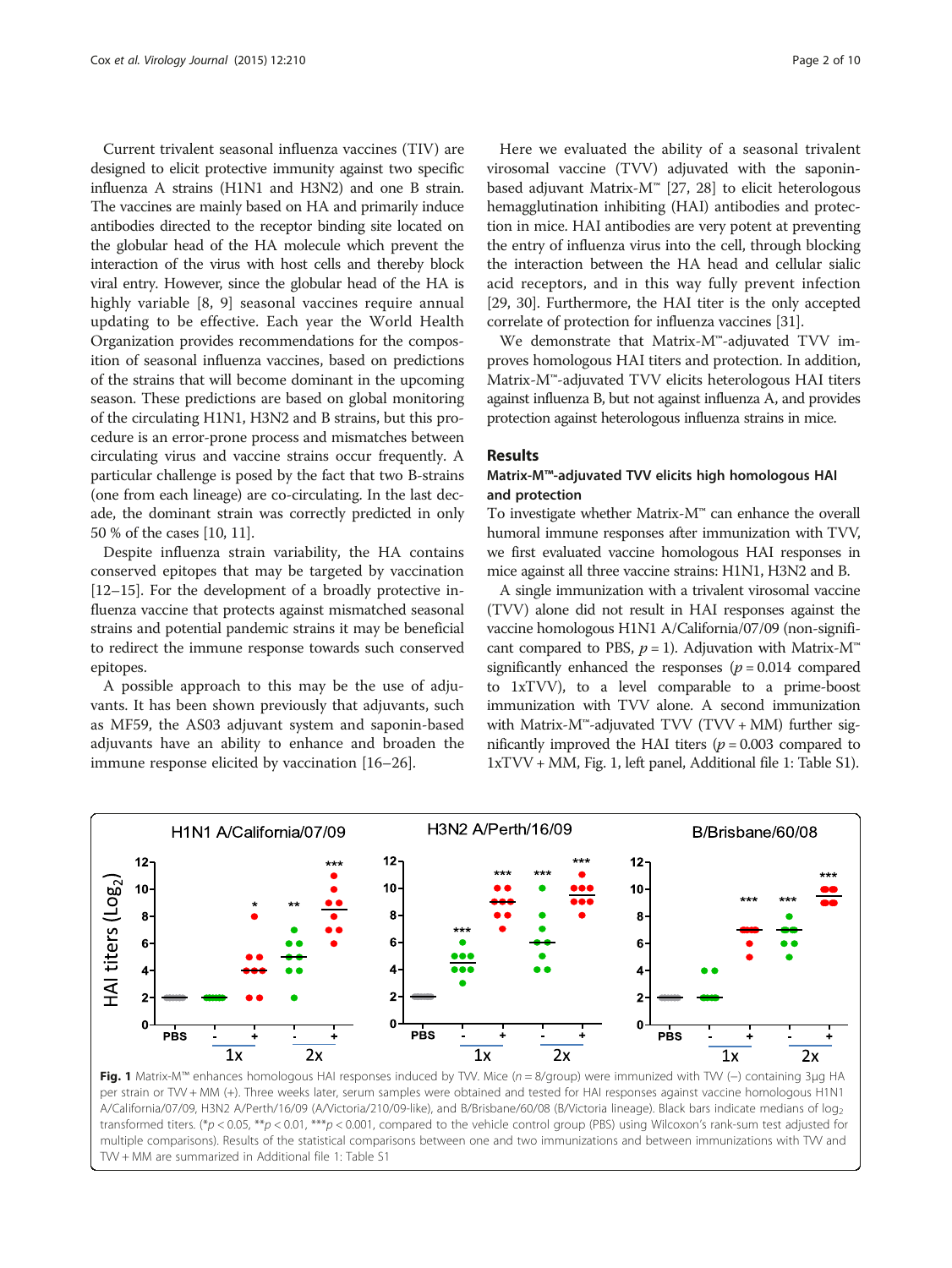Mice immunized with a single dose of TVV alone had significant higher HAI titers against H3N2 A/Perth/16/ 09 (a strain that shows 98.8 % amino acid homology with the HA of the vaccine strain A/Victoria/210/09, Additional file [5](#page-8-0): Figure S4) compared to PBS  $(p < 0.001)$ and adjuvation with Matrix- $M^{\omega}$  further improved these responses ( $p < 0.001$  compared to 1xTVV). Prime-boost immunization with TVV or TVV + MM did not further significantly enhance the HAI response as compared to single immunizations ( $p = 0.143$  and  $p = 0.448$ , respectively, Fig. [1,](#page-1-0) middle panel).

A pattern similar to that of the HAI response against vaccine homologous H1N1 was observed for HAI responses against the B strain, where one immunization with  $TVV + MM$  induced HAI titers against the vaccine homologous B/Brisbane/60/08 strain ( $p < 0.001$  compared to PBS), and up to the level comparable to prime-boost immunization with TVV alone. A second immunization with TVV + MM significantly boosted the primary HAI responses ( $p < 0.001$  compared to  $1xTVV + MM$ ) (Fig. [1](#page-1-0), right panel).

Next we determined whether the enhanced homologous HAI titers obtained after Matrix-M™ adjuvation of TVV were associated with enhanced homologous protection. Therefore, mice were immunized with various suboptimal protective vaccine doses (suboptimal TVV doses were determined in a separate experiment, data not shown) with or without the addition of Matrix-M™ followed by intranasal challenge with vaccine homologous strains H1N1 A/ Netherlands/602/09, H3N2 A/Perth/16/09 or B/Malaysia/ 2506/04 (B/Victoria lineage) (sequence alignments in Additional file [4](#page-8-0): Figure S3, Additional file [5](#page-8-0): Figure S4, Additional file [6](#page-8-0): Figure S5). The results demonstrate that adjuvation with Matrix-M™ significantly improved TVVinduced protection against all three vaccine homologous strains as compared to TVV alone. ( $p = 0.026$ ,  $p < 0.001$ ) and  $P < 0.001$  in an across doses comparison for the homologous H1N1, H3N2 and B challenges respectively) (Fig. [2](#page-3-0) and Additional file [2](#page-7-0): Figure S1).

## Matrix-M™-adjuvated TVV induces HAI responses against heterologous influenza B, but not against influenza A strains

In order to determine the breadth of the response, we analyzed HAI responses induced by TVV and TVV + MM against the heterologous influenza strains H1N1 A/ Brisbane/59/07, H3N2 A/Hong Kong/1/68 and B/Florida/ 04/06 (B/Yamagata lineage). To compellingly assess the breadth of the response of TVV + MM we selected strains that show the highest difference possible in HA homology compared to the corresponding subtypes in the vaccine (the homology between the vaccine and challenge strains is depicted in Fig. [3b](#page-4-0) and Additional file [4:](#page-8-0) Figure S3, Additional file [5](#page-8-0): Figure S4, Additional file [6](#page-8-0): Figure S5).

HAI titers against heterologous H1N1 and H3N2 strains were not detected after 1 or 2 immunizations with TVV or TVV + MM (Fig. [3a\)](#page-4-0). Furthermore, no HAI responses were detected against B/Florida/04/06 after one or two immunizations with TVV. In contrast, after a single immunization with TVV + MM, HAI titers were detected in 4 out of 8 mice, although the overall group response was not statistically significant  $(p = 0.154$  compared to PBS). The HAI response to the heterologous B strain was increased after a second immunization with TVV + MM  $(p = 0.003$  compared to PBS) (Fig. [3a\)](#page-4-0). We tested a second strain of the B/Yamagata (B/Massachussets/01/12) lineage and found also for this strain comparable levels of HAI responses (Additional file [3](#page-7-0): Figure S2B). These results demonstrate that adjuvation of TVV leads to induction of cross-reactive HAI against the two tested heterologous B strains but not against the two heterologous A strains.

## Matrix-M™-adjuvated TVV elicits protection against heterologous influenza strains

To investigate whether adjuvation of TVV with Matrix-M™ improves protection against heterologous strains, mice were immunized with a single dose of TVV or TVV + MM (corresponding to 3μg of each HA as was used in previous studies [\[32\]](#page-9-0)). Four weeks later, mice were challenged with vaccine-heterologous wild-type derived mouse adapted H1N1, H3N2, or influenza B virus (see Fig. [3b](#page-4-0), and sequence alignment Additional file [4:](#page-8-0) Figure S3, Additional file [5](#page-8-0): Figure S4, Additional file [6:](#page-8-0) Figure S5), and monitored for 21 days for survival, body weight (Fig. [4](#page-5-0)) and clinical signs (Additional file [3](#page-7-0): Figure S2A).

Despite the absence of detectable HAI titers against heterologous influenza A, Matrix-M™-adjuvated TVV was able to provide significant protection against mortality after heterologous challenge with H1N1 (A/Brisbane/59/07) and H3N2 (A/Hong Kong/1/68) strains while immunizations of non-adjuvated vaccine did not protect the animals against weight loss and clinical signs or mortality (Fig. [4\)](#page-5-0). Although 80 % (H1N1) and 100 % (H3N2) of animals survived the challenge ( $p = 0.001$  and  $p < 0.001$  compared to PBS, respectively), they transiently lost substantial body weight and experienced severe clinical symptoms, indicating that this protection was not complete. However body weight loss ( $p = 0.015$  and  $p = 0.001$  respectively) and clinical scores ( $p < 0.001$  and  $p < 0.001$ , respectively) were significantly lower compared to PBS.

We also investigated whether the enhanced crossreactive HAI response translated into enhanced protection against vaccine heterologous B/Florida/04/06 (B/Yamagata lineage). A single immunization with TVV alone protected only 3 out of 10 mice, which was not statistically significant  $(p = 0.412$  compared to PBS). The mice lost substantial body weight during the study period  $(p = 1$  compared to PBS) and exhibited severe disease symptoms ( $p = 1$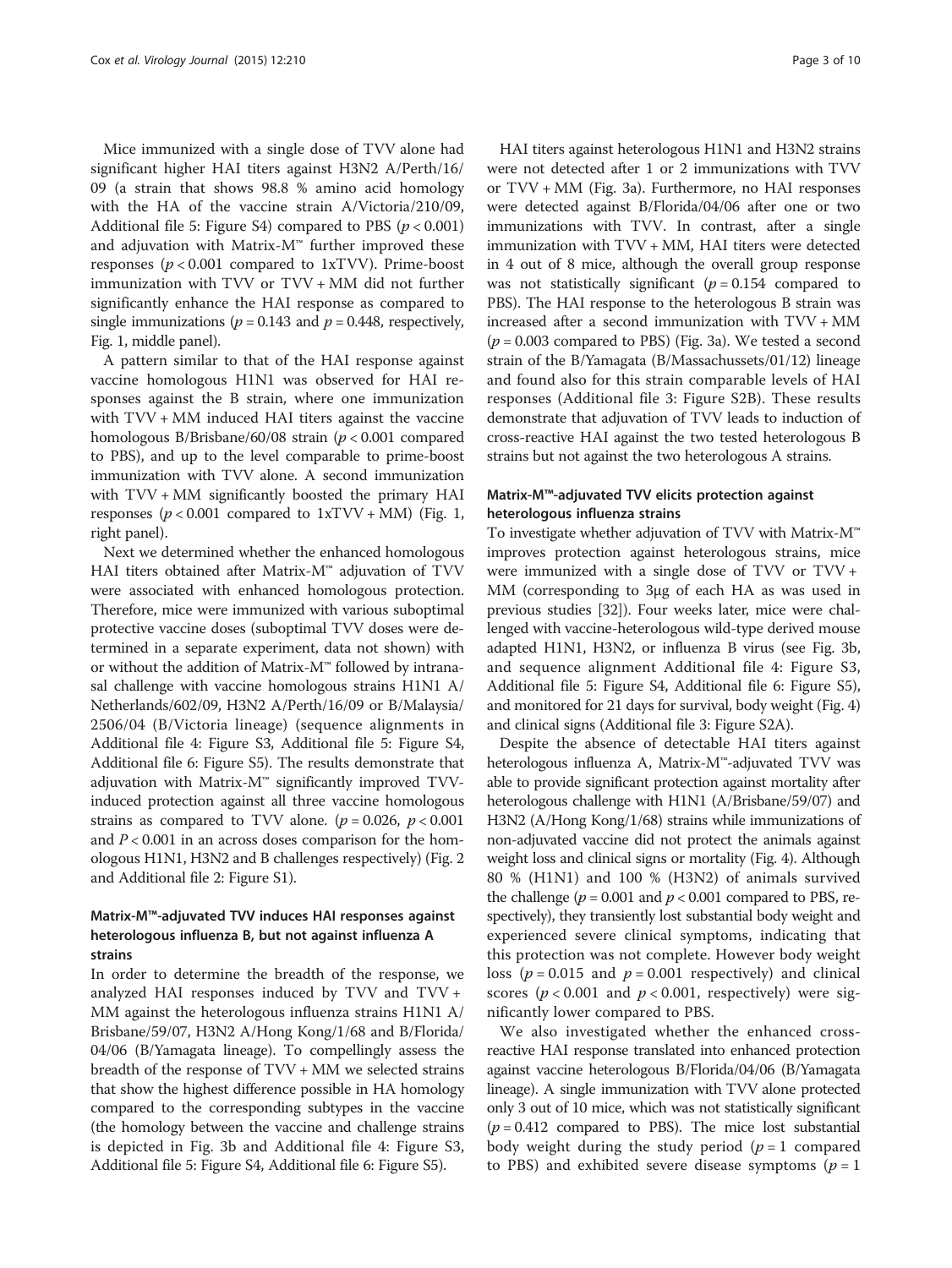<span id="page-3-0"></span>

compared to PBS). In contrast, immunization with TVV + MM resulted in full protection  $(p < 0.001$  compared to PBS) with hardly any body weight loss ( $p < 0.001$  compared to PBS) and no clinical signs ( $p < 0.001$  compared to PBS) after challenge with the heterologous influenza B strain

### **Discussion**

(Fig. [4\)](#page-5-0).

Influenza vaccines need to be annually updated to efficiently protect against circulating strains. Therefore, it remains a high priority to establish broad reactive immunity against influenza by vaccination. An attractive approach may be to attempt redirecting the immune response towards the conserved epitopes on the viral antigens by adjuvated seasonal influenza vaccines.

It has previously been demonstrated that adjuvants can enhance and broaden immune responses of seasonal and pandemic vaccines in animal models and in humans [[16](#page-8-0)–[24\]](#page-8-0). For example, MF59 (squalene oil-in-water emulsion [\[33\]](#page-9-0) has been shown to enhance vaccine-elicited humoral immune responses in animals [[20](#page-8-0), [34, 35\]](#page-9-0) and in humans [[35](#page-9-0)–[39\]](#page-9-0) and it is currently licensed for use in combination with a seasonal influenza vaccine (Fluad®). Fluad and an MF59 adjuvated H5N1 pandemic vaccine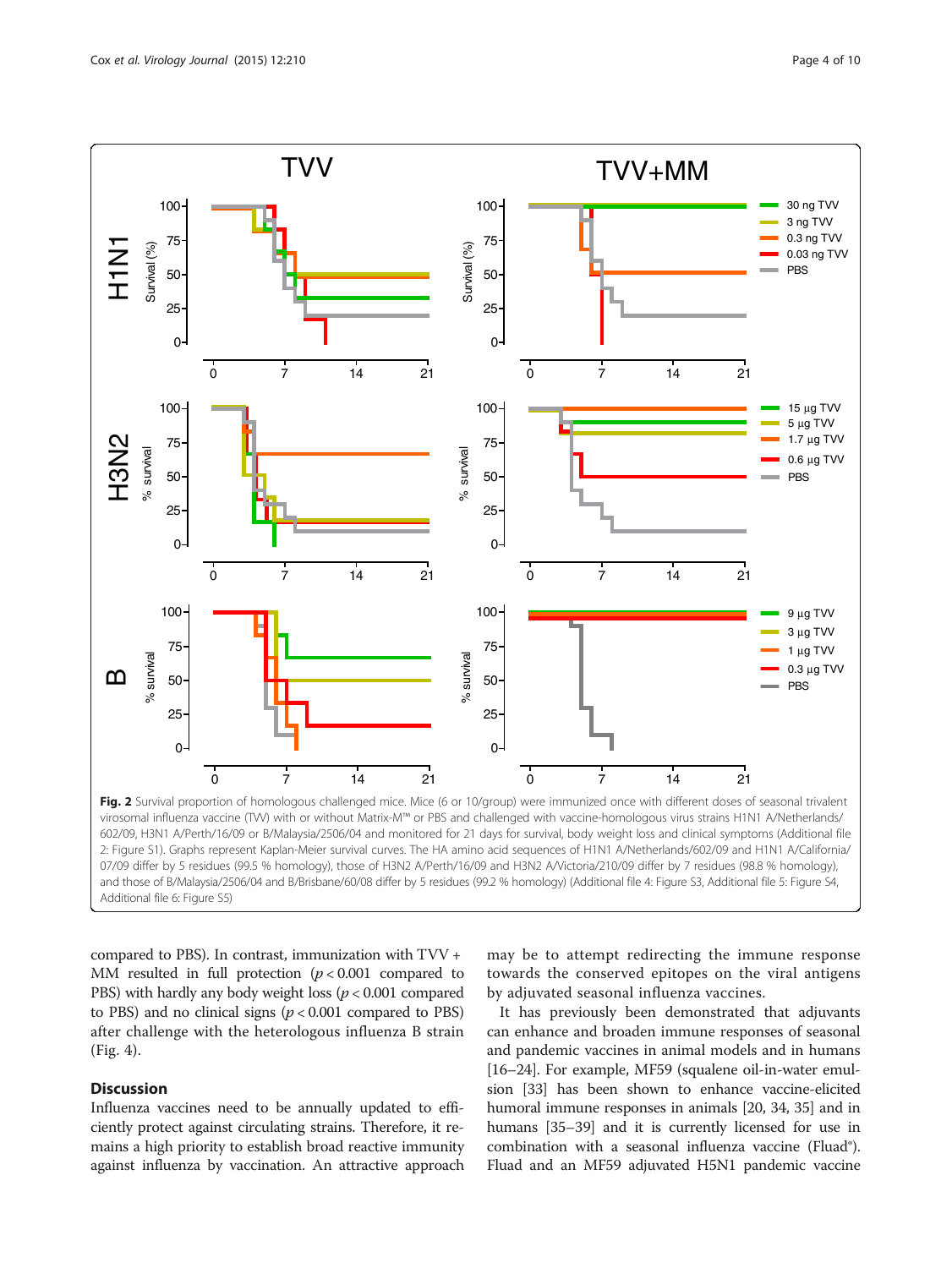<span id="page-4-0"></span>

(difference indicated in red) of the HA head region and of the whole HA sequence between vaccine strains and the assay virus strains (alignment of full length HA's in Additional file [4](#page-8-0): Figure S3, Additional file [5](#page-8-0): Figure S4, Additional file [6](#page-8-0): Figure S5). H1/Cal = A/California/07/09. H1/Bris = A/Brisbane/59/ 07. H3/Vic = A/Victoria/210/09. H3/HK = A/Hong Kong/1/68. B/Bris = B/Brisbane/60/08. B/Florida = B/Florida/04/06

candidate are known to induce H1 and H5 cross-reactive HAI responses in ferrets [\[20\]](#page-8-0) and in humans [[16, 17](#page-8-0), [36, 39](#page-9-0)], respectively. In adults, cross-reactive HAI responses were also detected against drifted H3N2 influenza viruses [[36](#page-9-0)]. MF59-adjuvated TIV also elicited some crossreactive HAI responses against heterologous influenza B viruses in adults [[37](#page-9-0)] but not in unprimed children [[39](#page-9-0)].

Another adjuvant licensed for human use in combination with an H1N1 pandemic vaccine (Pandemrix®) is the AS03 adjuvant system (α-tocopherol and squalene in an oil-in-water emulsion [[40](#page-9-0)]). It has been demonstrated, in pre-clinical and clinical studies, that the AS03-adjuvated H5N1 pandemic vaccines can elicit H5 cross-reactive HAI responses which correlated to protection [\[18, 19,](#page-8-0) [41](#page-9-0)].

In our studies, we have used Matrix-M™, an adjuvant that consists of a mixture of two purified and well characterized saponin fractions (Matrix-A and Matrix-C) [[27\]](#page-9-0). Compared to the original formulation that contained non-fractionated Quillaja saponins together with viral antigens in a single particle [\[25](#page-8-0)], the individual particle formulation improves both adjuvant activity and the safety profile in humans [\[21](#page-8-0)]. Matrix- $M^{\prime\prime}$  in combination with TVV has been shown to enhance antibody and cellular immune responses against influenza in mice [\[22\]](#page-8-0) and humans (Clinical-Trials.gov NCT01444482). Matrix-M™ adjuvated virosomal H9N2 and H5N1 vaccines have been evaluated in pre-clinical and clinical studies [[21, 23](#page-8-0), [42](#page-9-0)–[45](#page-9-0)]. Mice immunized with an experimental H9N2 virosomal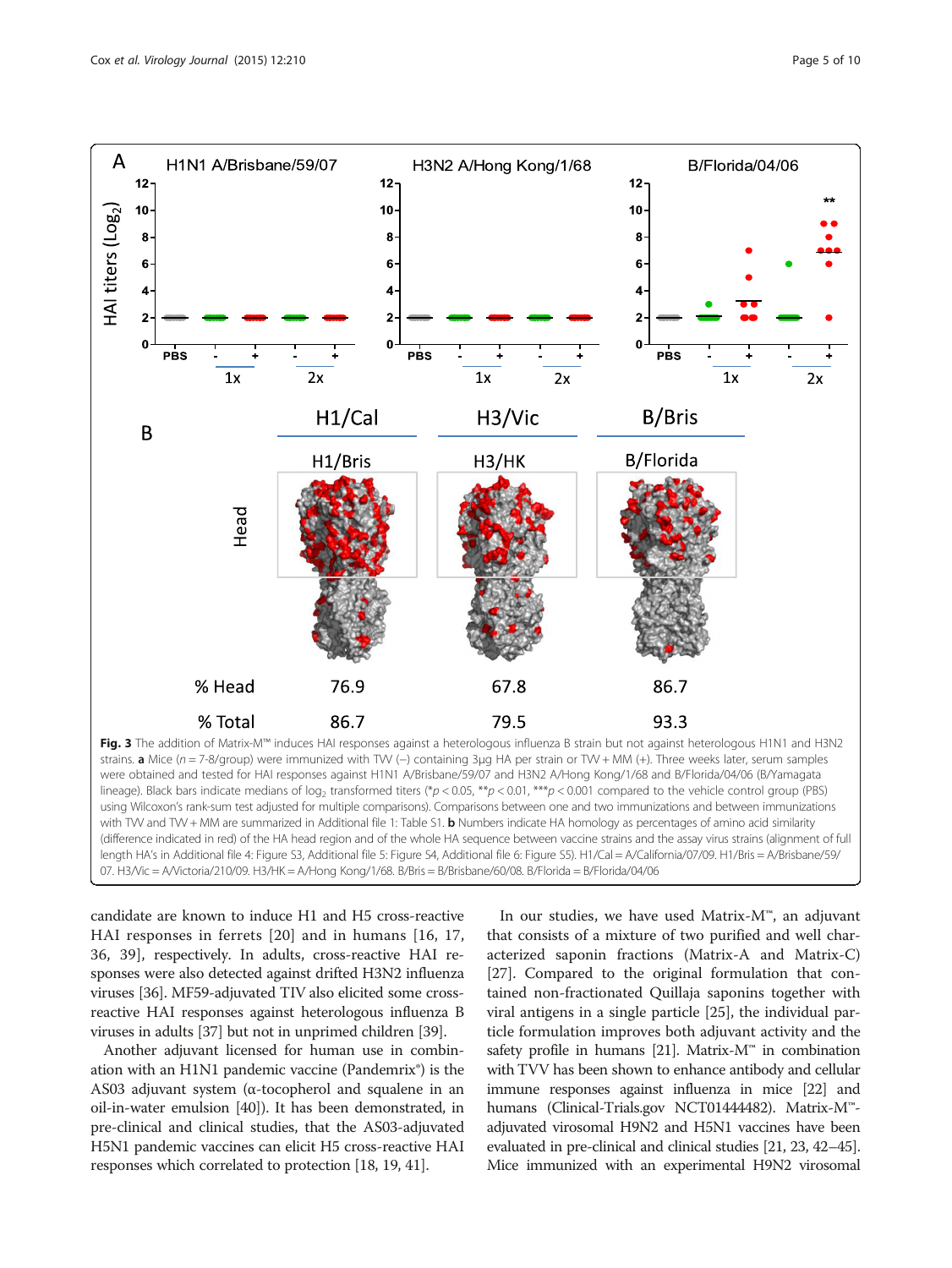<span id="page-5-0"></span>

immunized once with TVV (containing 3μg HA per strain) with or without Matrix-M™. Four weeks later, mice were challenged with 25xLD<sub>50</sub> of mouse-adapted heterologous H1N1 A/Brisbane/59/07, H3N2 A/Hong Kong/01/68 or B/Florida/04/06 and monitored for 21 days for survival, body weight loss (clinical symptoms, Additional file [3](#page-7-0): Figure S2A). Graphs represent the Kaplan-Meier survival curves (left) and mean body weight change with 95 % confidence interval (right). Asterisks indicate statistically significant differences from the vehicle control group (\*p < 0.05, \*\* p < 0.01, \*\*\*p < 0.001, according to the materials and methods section)

vaccine showed enhanced homologous HAI responses [\[45](#page-9-0)]. In addition, cross-clade H5 HAI responses were observed in mice that received a Matrix-M™-adjuvated H5N1 candidate vaccine compared to non-adjuvated H5N1 candidate pandemic vaccine in mice [[23](#page-8-0)]. These findings were later confirmed in humans [\[21,](#page-8-0) [43](#page-9-0)].

Most studies concerning adjuvated influenza vaccines demonstrate cross-reactive responses against strains that are closely related to the vaccine strain.

Recently, we have shown that mice immunized twice with TVV + MM were protected from death after H5N1 and H7N7 challenge. Ferrets were partially protected against H5N1, but not against H7N9 after two immunizations with  $TVV + MM$  [[26\]](#page-9-0).

In our study the H1N1 and H3N2 challenge strains only show 87 % and 80 % homology (based on HA protein sequence) with the corresponding vaccine strains and yet a single immunization with TVV + MM could protect mice against these influenza A strains.

The HA among influenza B strains is more conserved compared to influenza A (>91 % based on HA protein sequence as determined by alignment of the circulating strains from 1970 to 2008, data not shown). Nonetheless, the current TIV formulations are inadequate to elicit protection against both influenza B lineages, particularly in naïve individuals [\[46, 47\]](#page-9-0). In addition, due to regular cocirculation of the strains from both lineages of influenza B, it is particularly difficult to predict which influenza B virus will be the dominant one in the upcoming season. The frequent mismatch between the influenza B lineage selected for seasonal vaccine and the dominant circulating B lineage results in the poor efficacy of seasonal vaccines against B strains [\[10\]](#page-8-0). One solution to improve vaccine efficacy against B strains is the inclusion of strains from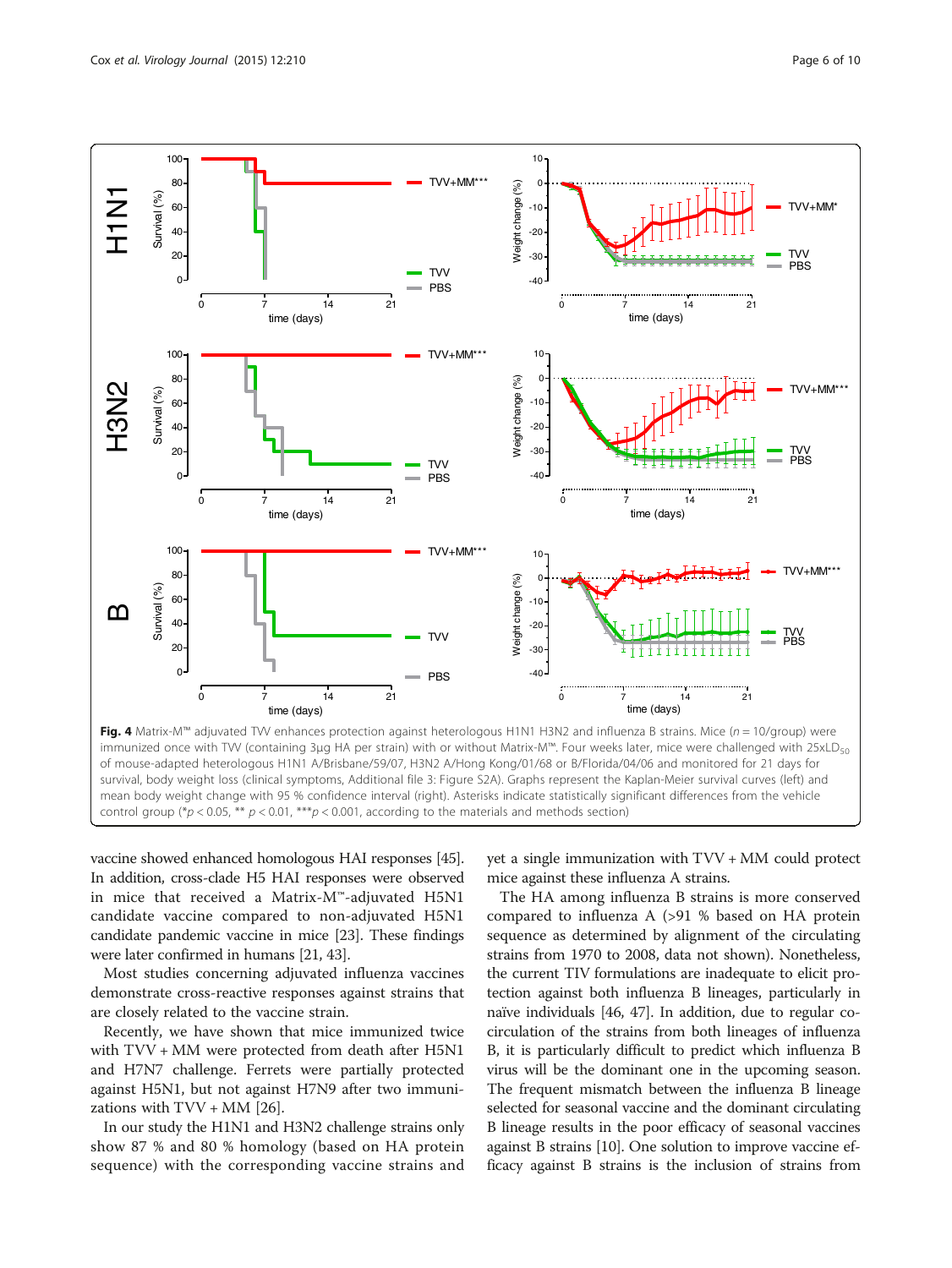both influenza B lineages in the vaccine, the so-called quadrivalent influenza vaccine (QIV). An alternative approach may be the enhancement and broadening of the vaccine-elicited immune response by an adjuvant such as Matrix-M™. Our results demonstrate that a Matrix-M™ adjuvated seasonal trivalent virosomal vaccine elicits HAI titers not only against vaccine homologous B/Brisbane/60/ 08 but also against the vaccine mismatched B/Florida/04/ 06 and B/Massachusetts/02/12 (93 % homology with the vaccine strain for both) In addition to the enhanced protection against the vaccine matched B strain, full protection against a lethal challenge with the B/Florida/04/06 strain was achieved.

In contrast to influenza B, Matrix-M™-adjuvated TVV did not elicit cross-reactive HAI responses against heterologous H1N1 or H3N2 influenza A strains. The lack of cross-reactive influenza A HAI response is in agreement with our previous study [\[26\]](#page-9-0) and with studies that use a monovalent H1N1 split influenza vaccine formulated as ISCOMs [\[24](#page-8-0), [48](#page-9-0)].

The presence of cross-reactive influenza B HAI and the absence of cross-reactive influenza A HAI can be explained by the higher homology between the HA head of the two B lineages, as compared to the homology for H1N1 and H3N2 strains (Fig. [3b](#page-4-0) and Additional file [2](#page-7-0): Figure S1, Additional file [3:](#page-7-0) Figure S2, Additional file [4](#page-8-0): Figure S3). Similarly, cross-reactive HAI responses to relatively more closely related H5N1 strains were shown to be induced in mice immunized with a Matrix-M™-adjuvated virosomal H5N1 vaccine (98.7 % and 96.5 % HA homology of the NIBRG-88 and IBCDCRG-6 strains compared to the NIBRG-14 vaccine strain, respectively) [[23](#page-8-0)].

Considering that Matrix-M™-adjuvated TVV elicited HAI titers against two heterologous influenza B strains and provided full protection against challenge with the heterologous B/Florida/04/06, it is conceivable that HAI antibodies played a key role in protection, but does not exclude the contribution of other immunological mechanisms. Interestingly, despite the absence of HAI titers against the two heterologous influenza A strains, adjuvation with Matrix-M™ significantly improved TVVinduced protection against the heterologous H1N1 and H3N2 strains. In contrast to protection against heterologous influenza B, protection against influenza A was accompanied by the severe weight loss and disease symptoms. It is conceivable that the mechanism of heterologous protection induced by Matrix-M™-adjuvated TVV differs between influenza A and influenza B. We suggest that cross-reactive HAI antibodies play a key role in the protection against B/Florida/04/06. In the absence of cross-reactive HAI titers, as is the case for the two tested influenza A strains, other protective mechanisms are likely to play a key role. These include neutralization mediated by HA stem-binding antibodies [\[12](#page-8-0)–[14\]](#page-8-0), antibody

dependent cellular cytotoxicity (ADCC) [[24](#page-8-0), [48](#page-9-0)–[50\]](#page-9-0), or T-cell mediated killing [\[24](#page-8-0), [48](#page-9-0), [51, 52](#page-9-0)]. The exact mechanism of protection against heterologous influenza A strains induced by Matrix-M™-adjuvated TVV remains to be identified.

#### Conclusion

The results of this study together with our previous results [[26\]](#page-9-0) emphasize the promising potential of a Matrix-M™-adjuvated seasonal trivalent virosomal influenza vaccine. Adjuvation of trivalent virosomal vaccine does not only enhance homologous protection, but in addition induces protection against heterologous strains and thus provides overall more potent and broad protective immunity.

## Materials and methods

#### Statement of ethics

All mouse and ferret experiments were performed in accordance with Dutch legislation on animal experiments and approved by the DEC Consult (Independent ethical institutional review board).

#### Immunization

Six-to eight-week-old female BALB/c (H-2d) mice (specific pathogen-free) were purchased from Charles River (France). H1N1 A/California/07/09, H3N2 A/Victoria/ 210/09 and B/Brisbane/60/08 monovalent virosomes were prepared by Crucell (Berne, Switzerland) using conventional procedures [[53](#page-9-0)]. The monovalent virosomes were mixed to obtain a trivalent virosomal vaccine (TVV). Matrix-M™ (MM, 10μg/dose, Novavax AB, Uppsala, Sweden) was mixed with TVV (at various doses, as indicated) before immunization (TVV + MM). Mice were immunized intramuscularly (i.m.) 1 to 3-times with TVV or TVV + MM 3 weeks apart with 100μl vaccine (50 μl per hind leg). Control groups received 100 μl PBS. Three weeks after the final immunization blood was collected to assess serum HAI responses (data shown for 1x and 2x immunization only). In the challenge experiments mice received mouse adapted influenza virus four weeks after the final immunization (data shown for 1x immunization only).

#### Hemagglutination Inhibition (HAI) assay

HAI assays were performed as described before [\[45](#page-9-0)]. Briefly, sera were pre-absorbed with 0.5 % turkey red blood cells (bioTRADING Benelux B.V., Mijdrecht, the Netherlands) in PBS for 2 h. After removal by centrifugation, sera were treated for 16 h with receptor-destroying enzyme (Sigma-Aldrich; St. Louis, MO, USA; diluted 1:25 in PBS) The receptor-destroying enzyme was heat inactivated for 30 min at 56°C. Two-fold serial dilutions of the sera (initial dilution 1:8) were incubated for 1 h at room temperature with influenza virus (H1N1 A/California/07/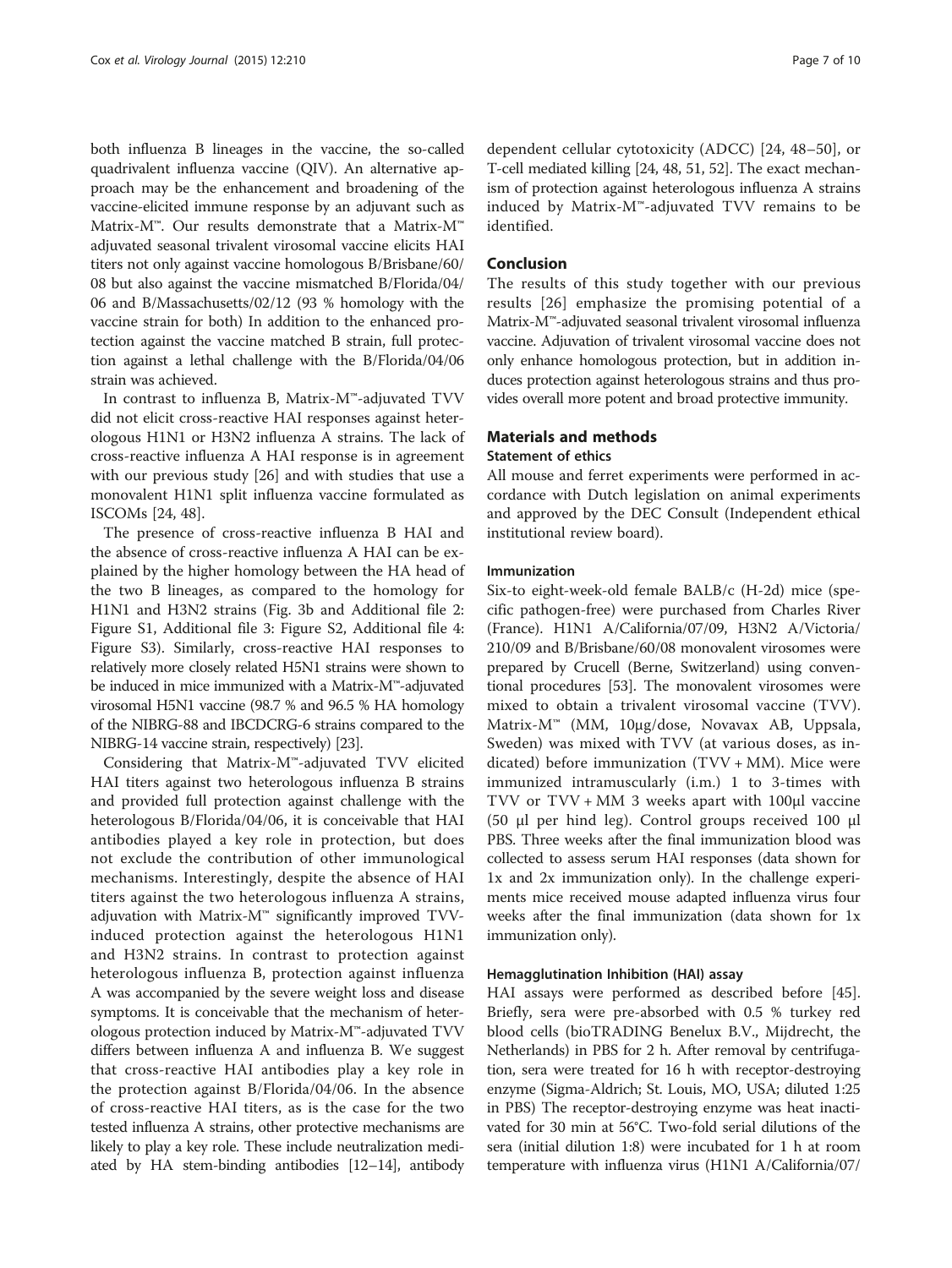<span id="page-7-0"></span>09 reassortant (NYMC X-181), H1N1 A/Brisbane/59/07, H3N2 A/Perth/16/09, H3N2 A/Hong Kong/1/68, B/ Brisbane/60/08 reassortant (NYMC BX-35), B/Florida/ 04/06, and B/Massachusetts/02/12) (see HA sequence alignment in Additional file [4:](#page-8-0) Figure S3, Additional file [5:](#page-8-0) Figure S4, Additional file [6](#page-8-0): Figure S5) standardized to 8 hemagglutination units. Turkey red blood cells were added and incubated for 60 min before hemagglutination inhibition was determined. Each serum sample was tested in duplicate. Titers were expressed as the reciprocal of the highest dilution where complete agglutination inhibition was observed.

#### Influenza challenge

Four weeks after the final immunization mice were anesthetized by intraperitoneal (i.p.) administration of 100 mg/ kg ketamine (Nimatek® 100 mg/ml, Eurovet, Cuijk, the Netherlands) in combination with 20mg/kg xylazine (Sedamun® 20 mg/ml, Eurovet). Mice were challenged with  $25xLD_{50}$  of (i) H1N1 A/Netherlands/602/09 or mouse-adapted H1N1 A/Brisbane/59/07 or B/Florida/04/ 06 (performed at Janssen Research and Development, Leiden, the Netherlands) or (ii) mouse-adapted H3N2 A/Perth/16/09, H3N2 A/Hong Kong/1/68 or B/Malaysia/ 2506/04 (performed at TNO Triskelion, Zeist, the Netherlands) (HA sequence alignment see Additional file [4:](#page-8-0) Figure S3, Additional file [5](#page-8-0): Figure S4, Additional file [6](#page-8-0): Figure S5) via the intranasal route (a total of 50μl, 25μl per nostril). Notably, all challenge strains were wild-type or wild-type derived and did not contain any PR8 derived segments.

After challenge, mice were monitored for weight-loss, clinical score and survival for 21 days or until humane endpoint. Clinical scores for challenges performed at Janssen Research and Development (i) were defined as:  $0 = no$  clinical signs,  $1 = rough$  coat,  $2 = rough$  coat, less reactive, passive during handling,  $3 =$  rough coat, rolled up, labored breathing, passive during handling, 4 = rough coat, rolled up, labored breathing, unresponsive (=humane endpoint) or found dead (=score 4).

Clinical scores for challenges at TNO (ii) were defined as  $0 = no$  clinical signs,  $1 = rough$  coat,  $2 = rough$  coat, labored respiration  $3 = \text{rough coat}$ , labored respiration, hunched posture and/or blepharospasm, 4 = rough coat, labored respiration, hunched posture, blepharospasm, lethargic and/or thin/dehydrated. Humane endpoint was defined as clinical score 4 for more than 2 consecutive days (=score 5) and found dead = score 5.

#### Statistical analysis

Statistical differences between immunizations with TVV with or without Matrix-M™ relative to negative control group receiving PBS were evaluated for HAI titers. Additionally, the effect of two immunizations compared to

one immunization and the effect of Matrix-M compared to TVV alone were determined (Additional file 1: Table S1). Data was log-transformed and comparisons between groups were made using the Wilcoxon rank-sum test with adjustment for multiple comparisons (2 fold Bonferroni and for comparisons with PBS a stepwise approach testing first 2x and then 1x vaccination).

In the challenge models the vaccine groups were compared to the vehicle control group for survival proportion, change in body weight and clinical scores. For survival proportion after challenge, a Fisher's exact test was performed. For body weight loss and clinical score analysis, repeated measurements in the challenge phase were summarized as a single outcome per animal using an Area Under The Curve (AUC) approach where missing values for animals that died before day 21 were imputed with a lastobservation-carried-forward method. Body weight data are expressed as the change relative to the day 0 measurement. The AUC was then defined as the summation of the area above and below the baseline. An ANOVA on AUC's was done with group as explanatory factor. Clinical scores were summarized as AUC per mouse and groups were compared using a generalized linear model with a cumulative logit distribution to compare area under the curves for ordinal variable.

For the vaccine homologous challenges, survival proportion per dose was compared to the vehicle control group using a 2-sided Fisher's exact test. Across doses TVV + MM was compared to TVV only in a logistic regression model with log(dose) as covariable, adjuvant as factor and their interaction.

Statistical analyses were performed using SAS version 9.2 (SAS Institute Inc. Cary, NC, USA) and SPSS version 20 (SPSS Inc., IL, USA). Statistical tests were conducted two-sided at an overall significance level of α = 0.05.

## Additional files

[Additional file 1: Table S1.](dx.doi.org/10.1186/s12985-015-0435-9) Summary statistical analysis HAI assays. (DOCX 17 kb)

[Additional file 2: Figure S1.](dx.doi.org/10.1186/s12985-015-0435-9) Body weight loss and clinical scores following homologous challenges. Mice (6 or 10/group) were immunized once with different doses of seasonal trivalent virosomal influenza vaccine (TVV) with or without Matrix-M™ or PBS and challenged with vaccine-homologous virus strains H1N1 A/Netherlands/602/09, H3N1 A/ Perth/16/09 or B/Malaysia/2506/04 and monitored for 21 days for survival, body weight loss and clinical symptoms. Graphs represent mean body weight changes with 95 % confidence interval and median clinical scores with interquartile range. The HA amino acid sequences of H1N1 A/ Netherlands/602/09 and H1N1 A/California/07/09 differ by 5 residues (99.5 % homology), those of H3N2 A/Perth/16/09 and H3N2 A/Victoria/210/09 differ by 7 residues (98.8 % homology), and those of B/Malaysia/2506/04 and B/Brisbane/60/08 differ by 5 residues (99.2 % homology) (Additional file [4:](#page-8-0) Figure S3, Additional file [5:](#page-8-0) Figure S4, Additional file [6:](#page-8-0) Figure S5). (PDF 96 kb)

[Additional file 3: Figure S2.](dx.doi.org/10.1186/s12985-015-0435-9) Clinical scores of heterologous challenges. A) Mice ( $n = 10$ /group) were immunized once with TW (containing 3 μg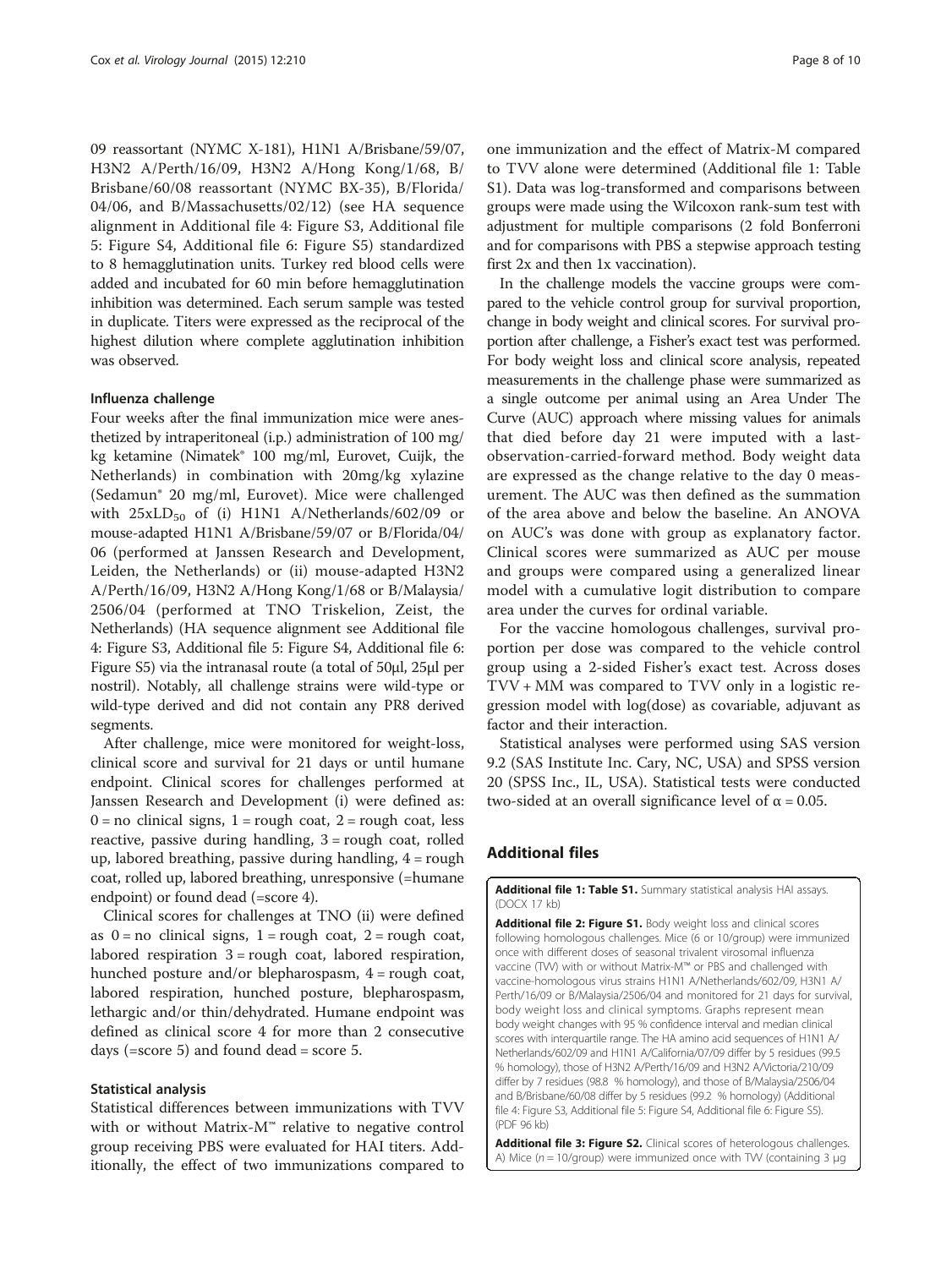<span id="page-8-0"></span>HA per strain) with or without Matrix-M. Four weeks later, mice were challenged with 25xLD<sub>50</sub> mouse-adapted heterologous H1N1 A/Brisbane/ 59/07, H3N2 A/Hong Kong/01/68 or B/Florida/04/06 and monitored for 21 days for survival, body weight loss and clinical symptoms Graphs represent median clinical scores with interquartile range. Asterisks indicate significance compared to the vehicle control group ( $p < 0.05$ , \*\*  $p < 0.01$ , \*\*\* $p$  < 0.001, according to the materials and methods section). B) Crossreactive influenza B HAI titers induced upon TW + MM immunization. Mice (n = 7-8/group) were immunized once or twice with TW (−) (3ug HA per strain) or TW + MM (+). Three weeks after the last immunization, serum samples were obtained and tested for HAI responses against B/ Massachusetts/02/12 (B/Yamagata lineage). Black bars indicate medians of  $log_2$  transformed titers (\*p < 0.05, \*\*p < 0.01, \*\*\*p < 0.001 compared to the vehicle control group (PBS) using Wilcoxon's rank-sum test adjusted for multiple comparisons). Comparisons between one and two immunizations and between immunizations with TW and TW + MM are summarized in Additional file [1](#page-7-0): Table S1. (PDF 108 kb)

[Additional file 4: Figure S3.](dx.doi.org/10.1186/s12985-015-0435-9) Alignment of H1N1 strains based on hemagglutinin amino acid sequence. H1/Cal = A/California/07/09 [GenBank: ACP44189.1], H1/NL = A/Netherlands/602/09 [GenBank :AGU92700], H1/Bris = A/Brisbane/59/07 [GenBank: ADE28750.1]. Blue bar indicates head domain defined as Cys<sub>59</sub> to Cys<sub>292</sub>. (PDF 146 kb)

[Additional file 5: Figure S4.](dx.doi.org/10.1186/s12985-015-0435-9) Alignment of H3N2 strains based on hemagglutinin amino acid sequence. H3/Vic = A/Victoria/210/09 [GenBank: AFM72883.1], H3/Perth = A/Perth/16/09 [GenBank: ACS71642.1], H3/HK = A/Hong Kong/1/68 [GenBank: ACU79871.1]. Blue bar indicated head domain defined as Cys<sub>68</sub> to Cys<sub>293</sub>. (PDF 146 kb)

[Additional file 6: Figure S5.](dx.doi.org/10.1186/s12985-015-0435-9) Alignment of B-strains based on hemagglutinin amino acid sequence. B/Bris = B/Brisbane/60/08 [GenBank: ACN29380.1], B/Mal = B/Malaysia/2506/04 [GenBank: ACR15732], B/Florida = B/Florida/04/06 [GenBank: ACF54246.1], B/Mass = B/Massachusetts/02/12 [GenBank: AGL06036.1]. Blue bar indicates head domain defined as Asn<sub>58</sub> to Glu307. (PDF 156 kb)

#### Competing interests

All authors are or were employees of Janssen Research and Development, Pharmaceutical companies of Johnson and Johnson or Novavax AB.

#### Authors' contribution

FC designed the experiments, interpreted the data and wrote the manuscript. ES designed the animal studies and helped interpret the data and draft the manuscript. MB acquired and analyzed the serological data and performed the animal studies. MK and JT supported the design of the animal studies and performed statistical analysis of the data. LD designed and coordinated the animal studies. WK and KLB helped to draft the manuscript. JG and KR designed the experiments, interpreted the data and helped to draft the manuscript. All authors read and approved the manuscript.

#### Acknowledgements

We thank Antonietta Impagliazzo for providing the structural analysis.

#### Author details

<sup>1</sup> Present Address: Infectious Diseases and Vaccines Therapeutic area, Janssen Research and Development, Pharmaceutical companies of Johnson and Johnson, Leiden, The Netherlands. <sup>2</sup>Present Address: Janssen Prevention Center, Center of Excellence of Janssen Research & Development, Janssen Pharmaceutical companies of Johnson and Johnson, Leiden, The Netherlands. <sup>3</sup>Present Address: Novavax AB, Uppsala, Sweden. <sup>4</sup>Present Address: Sanofi, Global Biotherapeutics, Vitry-sur-Seine, France.

#### Received: 28 July 2015 Accepted: 23 November 2015 Published online: 08 December 2015

#### References

- 1. WHO. Influenza. Fact sheet 211. 2009 [http://www.whoint/mediacentre/](http://www.whoint/mediacentre/factsheets/fs211/en/) [factsheets/fs211/en/](http://www.whoint/mediacentre/factsheets/fs211/en/).
- 2. Pica N, Palese P. Toward a universal influenza virus vaccine: prospects and challenges. Annu Rev Med. 2013;64:189–202. PubMed PMID: 23327522.
- 3. Rota PA, Wallis TR, Harmon MW, Rota JS, Kendal AP, Nerome K. Cocirculation of two distinct evolutionary lineages of influenza type B virus since 1983. Virology. 1990;175(1):59–68. PubMed PMID: 2309452.
- 4. Osterhaus AD, Rimmelzwaan GF, Martina BE, Bestebroer TM, Fouchier RA. Influenza B virus in seals. Science. 2000;288(5468):1051–3. PubMed PMID: 10807575.
- 5. Webster RG, Bean WJ, Gorman OT, Chambers TM, Kawaoka Y. Evolution and ecology of influenza A viruses. Microbiol Rev. 1992;56(1):152–79. PubMed Pubmed Central PMCID: 372859.
- 6. Medina RA, Garcia-Sastre A. Influenza A viruses: new research developments. Nat Rev Microbiol. 2011;9(8):590–603. PubMed.
- 7. Bao CJ, Cui LB, Zhou MH, Hong L, Gao GF, Wang H. Live-animal markets and influenza A (H7N9) virus infection. N Engl J Med. 2013;368(24):2337–9. PubMed.
- Knossow M, Skehel JJ. Variation and infectivity neutralization in influenza. Immunology. 2006;119(1):1–7. PubMed Pubmed Central PMCID: 1782343.
- 9. Gerhard W, Yewdell J, Frankel ME, Webster R. Antigenic structure of influenza virus haemagglutinin defined by hybridoma antibodies. Nature. 1981;290(5808):713–7. PubMed.
- 10. Ambrose CS, Levin MJ. The rationale for quadrivalent influenza vaccines. Human Vaccines Immunotherapeutics. 2012;8(1):81–8. PubMed Pubmed Central PMCID: 3350141.
- 11. Osterholm MT, Kelley NS, Sommer A, Belongia EA. Efficacy and effectiveness of influenza vaccines: a systematic review and meta-analysis. Lancet Infect Dis. 2012;12(1):36–44. PubMed.
- 12. Dreyfus C, Laursen NS, Kwaks T, Zuijdgeest D, Khayat R, Ekiert DC, et al. Highly conserved protective epitopes on influenza B viruses. Science. 2012; 337(6100):1343–8. PubMed Pubmed Central PMCID: 3538841.
- 13. Ekiert DC, Bhabha G, Elsliger MA, Friesen RH, Jongeneelen M, Throsby M, et al. Antibody recognition of a highly conserved influenza virus epitope. Science. 2009;324(5924):246–51. PubMed.
- 14. Ekiert DC, Friesen RH, Bhabha G, Kwaks T, Jongeneelen M, Yu W, et al. A highly conserved neutralizing epitope on group 2 influenza A viruses. Science. 2011;333(6044):843–50. PubMed Pubmed Central PMCID: 3210727.
- 15. Ekiert DC, Kashyap AK, Steel J, Rubrum A, Bhabha G, Khayat R, et al. Crossneutralization of influenza A viruses mediated by a single antibody loop. Nature. 2012;489(7417):526–32. PubMed.
- 16. Galli G, Hancock K, Hoschler K, DeVos J, Praus M, Bardelli M, et al. Fast rise of broadly cross-reactive antibodies after boosting long-lived human memory B cells primed by an MF59 adjuvanted prepandemic vaccine. Proc Natl Acad Sci U S A. 2009;106(19):7962–7. PubMed.
- 17. Lopez P, Caicedo Y, Sierra A, Tilman S, Banzhoff A, Clemens R. Combined, concurrent, and sequential administration of seasonal influenza and MF59-adjuvanted A/H5N1 vaccines: a phase II randomized, controlled trial of immunogenicity and safety in healthy adults. J Infect Dis. 2011;203(12): 1719–28. PubMed.
- 18. Baras B, de Waal L, Stittelaar KJ, Jacob V, Giannini S, Kroeze EJ, et al. Pandemic H1N1 vaccine requires the use of an adjuvant to protect against challenge in naive ferrets. Vaccine. 2011;29(11):2120–6. PubMed.
- 19. Baras B, Stittelaar KJ, Simon JH, Thoolen RJ, Mossman SP, Pistoor FH, et al. Cross-protection against lethal H5N1 challenge in ferrets with an adjuvanted pandemic influenza vaccine. PLoS One. 2008;3(1):e1401. PubMed Pubmed Central PMCID: 2151135.
- 20. Forrest HL, Khalenkov AM, Govorkova EA, Kim JK, Del Giudice G, Webster RG. Single- and multiple-clade influenza A H5N1 vaccines induce cross protection in ferrets. Vaccine. 2009;27(31):4187–95. PubMed.
- 21. Cox RJ, Pedersen G, Madhun AS, Svindland S, Saevik M, Breakwell L, et al. Evaluation of a virosomal H5N1 vaccine formulated with Matrix M adjuvant in a phase I clinical trial. Vaccine. 2011;29(45):8049–59. PubMed.
- 22. Magnusson SE, Reimer JM, Karlsson KH, Lilja L, Bengtsson KL, Stertman L. Immune enhancing properties of the novel Matrix-M adjuvant leads to potentiated immune responses to an influenza vaccine in mice. Vaccine. 2013;31(13):1725–33. PubMed.
- 23. Pedersen G, Major D, Roseby S, Wood J, Madhun AS, Cox RJ. Matrix-M adjuvanted virosomal H5N1 vaccine confers protection against lethal viral challenge in a murine model. Influenza Other Respi Viruses. 2011;5(6):426–37. PubMed.
- 24. Sambhara S, Kurichh A, Miranda R, Tumpey T, Rowe T, Renshaw M, et al. Heterosubtypic immunity against human influenza A viruses, including recently emerged avian H5 and H9 viruses, induced by FLU-ISCOM vaccine in mice requires both cytotoxic T-lymphocyte and macrophage function. Cell Immunol. 2001;211(2):143–53. PubMed.
- 25. Morein B, Sundquist B, Hoglund S, Dalsgaard K, Osterhaus A. Iscom, a novel structure for antigenic presentation of membrane proteins from enveloped viruses. Nature. 1984;308(5958):457–60. PubMed.